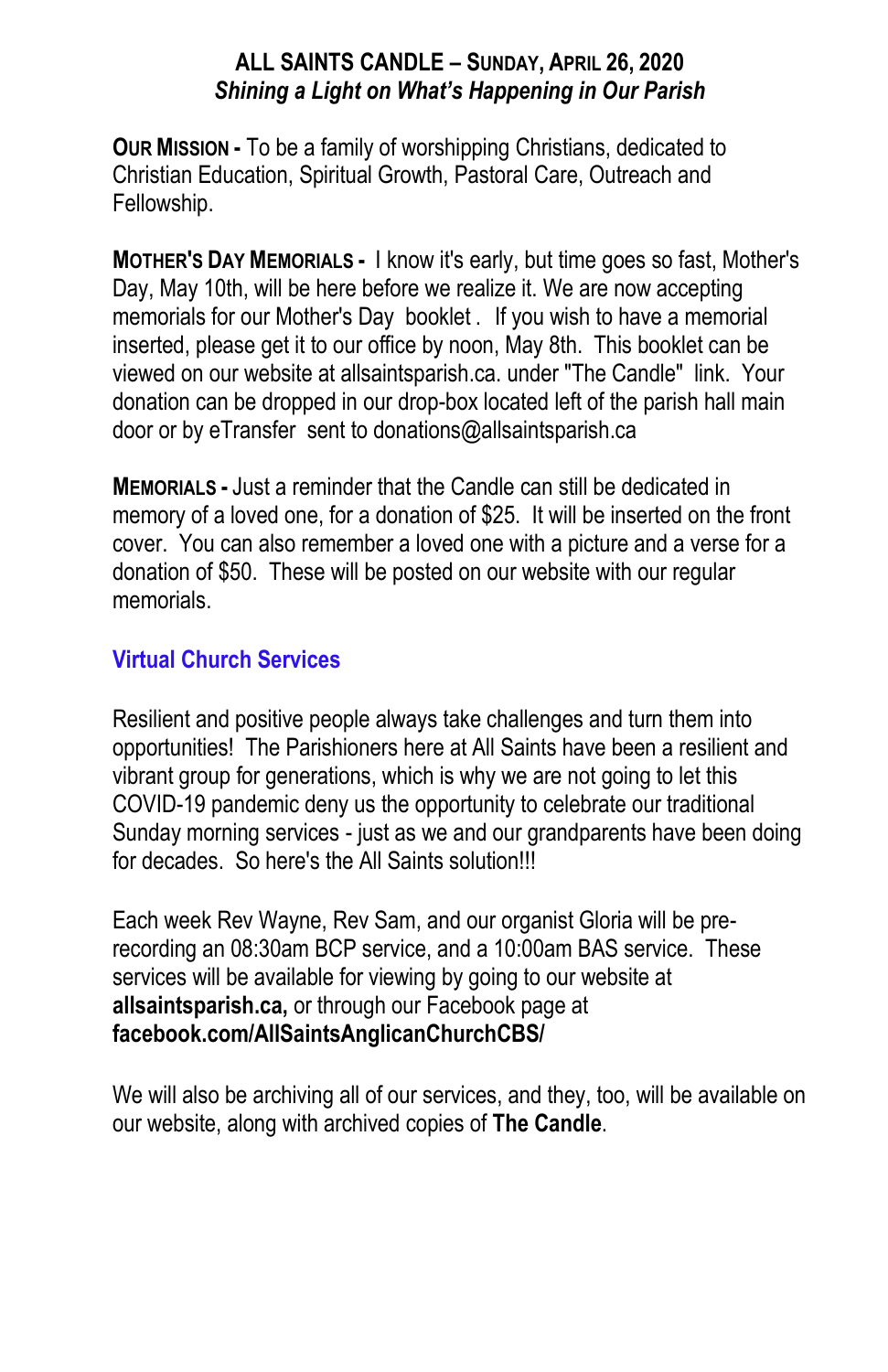**AGM -** has been postponed until further notice.

**VBS** - We had made plans for this year's VBS to be held June 29th to July 4th, however, due to the COVID-19 it has been put on hold until further notice. Our theme for this year is "Rocky Railroad".

**YOUTH MINISTRY -** Will resume after Covid -19 has ended.

### **MEMORIAM - GENERAL FUND**

In loving memory of **Alex Crewe** by Graham and Sandra Taylor

### **MEMORIAM - CEMETERY FUND**

In loving memory of **Alex Crewe** by Niece-Shirley Mahon



We miss you!